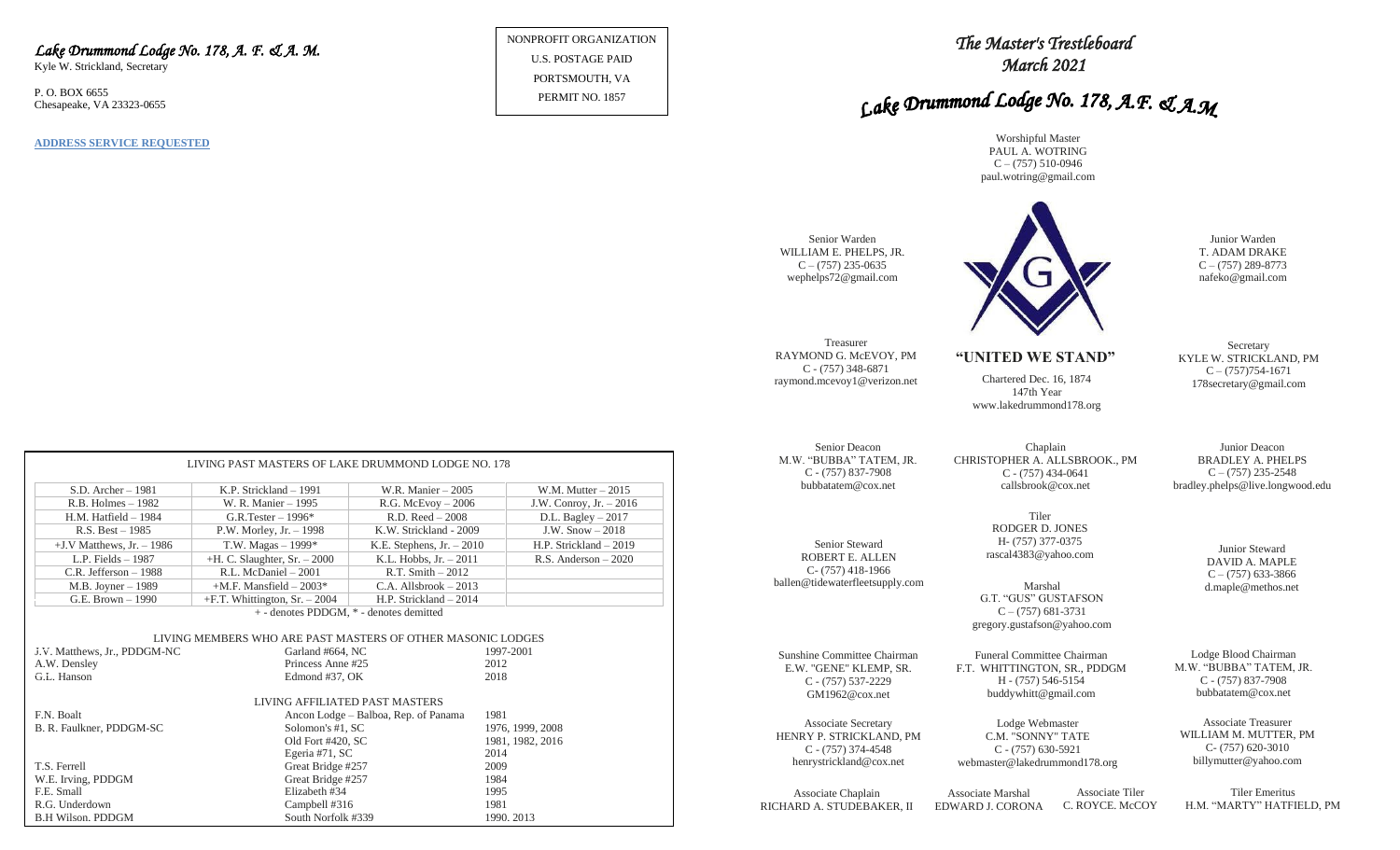**147th YEAR March 2020 Vol.47, No. 3**

### **Master's Message**

#### Brethren,

As we head into March, I would like to see an early spring on our horizon. With vaccinations being more readily available, the warming of weather, and all the prayers made daily we will hopefully be able to return to a more normal state. Until that is the case, we must remain diligent in our efforts to call and check on each other, say a word of encouragement, and continue our positive thoughts prayers. Please continue to donate canned foods to the food bank at Deep Creek Methodist Church. Our neighbors need our compassion and generosity now more than ever. It is in the darkest of times that our fraternity should shine as a beacon of light promoting **Friendship**, **Morality**, and **Brotherly Love**. With these firmly at the foundation of our character, the bible being used as a rule and guide to our daily lives, and God's gift to mankind of hope in the face adversity, we will get through this together and stronger than when we began. Pray for our sick, fellowship with each other when possible, and be a true example of Masonry to our neighbors, friends, and associates.

Sincerely and Fraternally,

#### *Paul A. Wotring*  **Worshipful Master**

#### **Quote of the Month**

"Masonic labor is truly a labor of love. He who seeks to draw Masonic wages in gold and silver will be disappointed. The wages of a Mason are in the dealings with one another; sympathy begets sympathy, kindness begets kindness, helpfulness begets helpfulness, and these are the wages of a Mason." - Benjamin Franklin

### **Fundraising**

With COVID-19 infections are still on the rise and with following current restrictions and guidelines our Brunswick stew Fundraiser will remain postponed. It is my hope that you have received our mailing of pledge cards. We would like to thank all of the members that have donated so far. Donations/ pledges will go toward our general fund to help support your Lodge during this unprecedented time.

### **From the Wardens**

Greetings from the South Brethren! Even with all the public health obstacles in our way, Lake Drummond No. 178 has persisted. Our Lodge is still working! The officers and others are preparing and staying sharp for when the restrictions are lifted. Worshipful Paul is working hardest of all and has some interesting ideas that are sure to keep the Lodge relevant and active, he is a good man to have in the east at a time like this. I am sure we are all looking forward to things going back to normal. Rest assured that when that happens, we will be ready. Brother Adam Drake, Junior Warden

Greetings from the West, I hope and trust everyone is staying safe and healthy. While we are unable to meet in the normal fashion, I urge you all not to let our bonds of fellowship and unity fall aside. Please reach out to your Brethren, especially our older members or those that may need a shoulder to lean on. Stretch forth your hand and sustain your Brethren. Take advantage of our monthly zoom meeting and connect with your Brethren. And as always may Friendship, Morality, and Brother Love prevail. I hope to see you all soon!

Bro. Billy Phelps, Senior Warden

#### **March Masonic Birthdays**

| Join us in wishing these Brethren a Happy Masonic Birthday! |                           |                                   |                           |  |  |
|-------------------------------------------------------------|---------------------------|-----------------------------------|---------------------------|--|--|
| Bro. K.F. Potts                                             | March 23, 1972 - 49 years | Bro. E.L. Angel                   | March 8, 2003 - 18 years  |  |  |
| Bro. P.M. Young                                             | March 4, 1982 - 39 years  | Bro. D.A. Lowery                  | March 31, 2005 - 16 years |  |  |
| Bro. R.L. Wright                                            | March 8, 1982 - 39 years  | Wor. W.M. Mutter                  | March 31, 2008 - 13 years |  |  |
| Bro. D.J. Alonge                                            | March 2, 1989 - 32 years  | Bro. T.E. Spain                   | March 1, 2012 - 9 years   |  |  |
| Bro. W.F. Foley                                             | March 19, 1992 - 29 years | Bro. J.A. Root                    | March 27, 2014 - 7 years  |  |  |
| Bro. J.E. Canterbury                                        | March 23, 1995 - 26 years | Bro. M.J. Patrick                 | March 17, 2016 - 5 years  |  |  |
| Wor. R.L. McDaniel                                          | March 7, 1996 - 25 years  | Bro. T.R. Reynolds                | March 15, 2018 - 3 years  |  |  |
| Bro. M.J. Diaz                                              | March 26, 1998 - 23 years | <b>Total Years in Freemasonry</b> | 333 years                 |  |  |

### **Moment of Light from Wor. Chris Allsbrook**

#### "Naomi Widowed"

In the days when the judges ruled there was a famine in the land, and a man of Bethlehem in Judah went to sojourn in the country of Moab, he and his wife and his two sons. The name of the man was Elimelech and the name of his wife Naomi, and the names of his two sons were Mahlon and Chilion. They were Ephrathites from Bethlehem in Judah. They went into the country of Moab and remained there. But Elimelech, the husband of Naomi, died, and she was left with her two sons. These took Moabite wives; the name of the one was Orpah and the name of the other Ruth. They lived there about ten years, and both Mahlon and Chilion died, so that the woman was left without her two sons and her husband.

#### "Ruth's Loyalty to Naomi"

Then she arose with her daughters-in-law to return from the country of Moab, for she had heard in the fields of Moab that the Lord had visited his people and given them food. So she set out from the place where she was with her two daughters-in-law, and they went on the way to return to the land of Judah. But Naomi said to her two daughters-in-law, "Go, return each of you to her mother's house. May the Lord deal kindly with you, as you have dealt with the dead and with me. The Lord grant that you may find rest, each of you in the house of her husband!" Then she kissed them, and they lifted up their voices and wept. And they said to her, "No, we will return with you to your people." But Naomi said, "Turn back, my daughters; why will you go with me? Have I yet sons in my womb that they may become your husbands? Turn back, my daughters; go your way, for I am too old to have a husband. If I should say I have hope, even if I should have a husband this night and should bear sons, would you therefore wait till they were grown? Would you therefore refrain from marrying? No, my daughters, for it is exceedingly bitter to me for your sake that the hand of the Lord has gone out against me." Then they lifted up their voices and wept again. And Orpah kissed her mother-in-law, but Ruth clung to her. And she said, "See, your sister-in-law has gone back to her people and to her gods; return after your sister-in-law." But Ruth said, "Do not urge me to leave you or to return from following you. For where you go I will go, and where you lodge I will lodge. Your people shall be my people, and your God my God. Where you die I will die, and there will I be buried. May the Lord do so to me and more also if anything but death parts me from you." And when Naomi saw that she was determined to go with her, she said no more.

#### "Naomi and Ruth Return"

So the two of them went on until they came to Bethlehem. And when they came to Bethlehem, the whole town was stirred because of them. And the women said, "Is this Naomi?" She said to them, "Do not call me Naomi; call me Mara, for the Almighty has dealt very bitterly with me. I went away full, and the Lord has brought me back empty. Why call me Naomi, when the Lord has testified against me and the Almighty has brought calamity upon me?" So Naomi returned, and Ruth the Moabite her daughter-in-law with her, who returned from the country of Moab. And they came to Bethlehem at the beginning of barley harvest. Ruth 1:1-22 ESV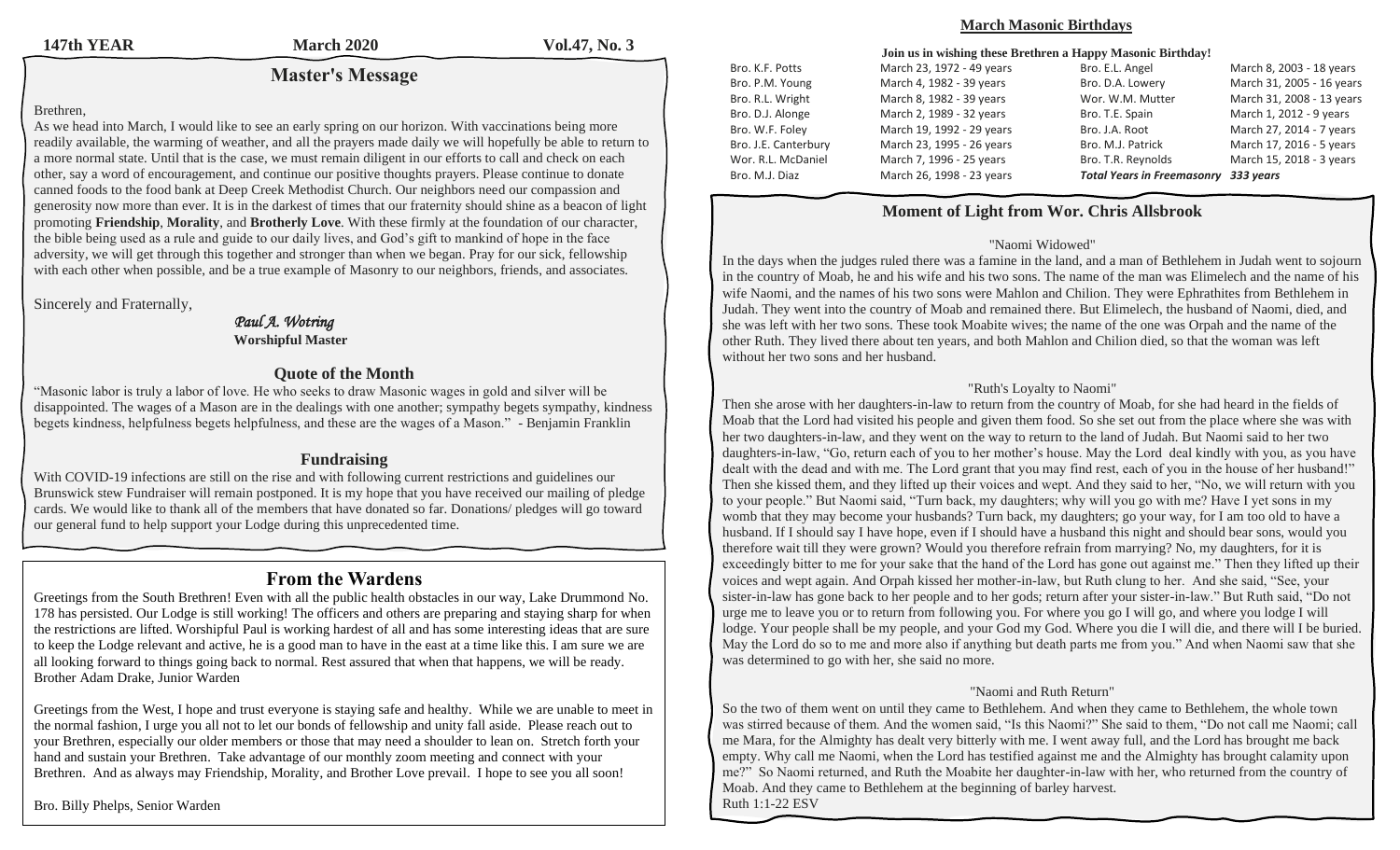### **f raternal Ties Masonic Crossword Puzzle No. 1**

Test your Masonic knowledge. Complete the crossword puzzle below. Subscribe now at www.FraternalTies.com for more.



#### **Across**

4. The column of the J.W. which is the Corinthian represents 5. a prying person. 6. A symbol of the cord of bond of Love. 9. A person in the state of being unaware. 10. Derived from the Ancient Greek word for 'earth' and 'measurement'.

#### Down

- 1. that time when the sun is at its highest point in the sky.
- 2. It has several staves or rounds of which three represents Faith, Hope and Charity.
- 3. A Latin form of the Anglo-Saxon word for Brotherhood.
- 7. Speculative Masons use it in two forms: rough and perfect. 8. The oldest and most original of the three Grecian orders.

 Schedule Lake Drummond Lodge 178 ◄ February 2021 **March 2021** April 2021 ► **Sun Mon Tue Wed Thu Fri Sat 1 2** South Norfolk 339 **3 4** Berkley 167 **5 6 7** Lake Drummond Ritual School 0900 **8 9** Doric<sub>44</sub> **10** Lake Drummond Officer Meeting Lake Drummond 178 Officer Practice Discuss Lilies for the widows **11 12 13 14 15 16** Indian River 252 **17 18** Lake Drummond Zoom Meeting 6:30 pm social 7:00 pm meeting **19 20** Portsmouth-Chesapeake 155 AMD (Virtual via Zoom) **21** Lake Drummond Ritual School 0900 **22 23** Cradock RAC No. 72 Virtual via Zoom **24** Great Bridge 257 **25 26 27 28 29 30 31 Notes:** Please Continue donating to the Food Bank at Deep Creek Methodist Church. Together we can help local families stay fed and healthy. Our DIW will either speak in person if lodge is able to resume, or on Zoom. Continue to pray for our sick and distressed.

*Brethren, during this time of uncertainty please verify meeting dates and know that things are subject to change.* 

### **Masonic Trivia**

Test your Masonic knowledge with a few random trivia questions.

#### **Questions:**

Q1. Which U.S. President and Freemason, died in 1875, said Pillow my head on the constitution of my country, and let the flag of the nations be my winding sheet?

Q2. What Civil War battlefield did Masons erect a statue?

Q3. The Grand Lodge of New York, in 1884 laid a cornerstone on Bedloe's Island for what famous landmark?

Q4. What is the Latin name for the Holy of Holies?

Q5. What famous American landmark did Frederic Bartholdi, a French Freemason, design?

From the Secretary's Desk

Brethren, 2021 Lodge Dues are due now. If you have not paid you Lodge Dues, please do so immediately. If you are having any financial difficulties, please reach out to the Worshipful Master or myself so we can assist you and secure your membership. We value every member!

Electronic payments accepted via our website, http://lakedrummond178.org/PaymentCenter/Default.aspx

Tired of paying dues, Life Membership is available, contact the Secretary for more info.

UPDATE YOUR EMAIL ADDRESS

If you are not receiving our trestleboard via email, please contact the Secretary to update your email address.

Answers on a different page, keeping reading to find them!